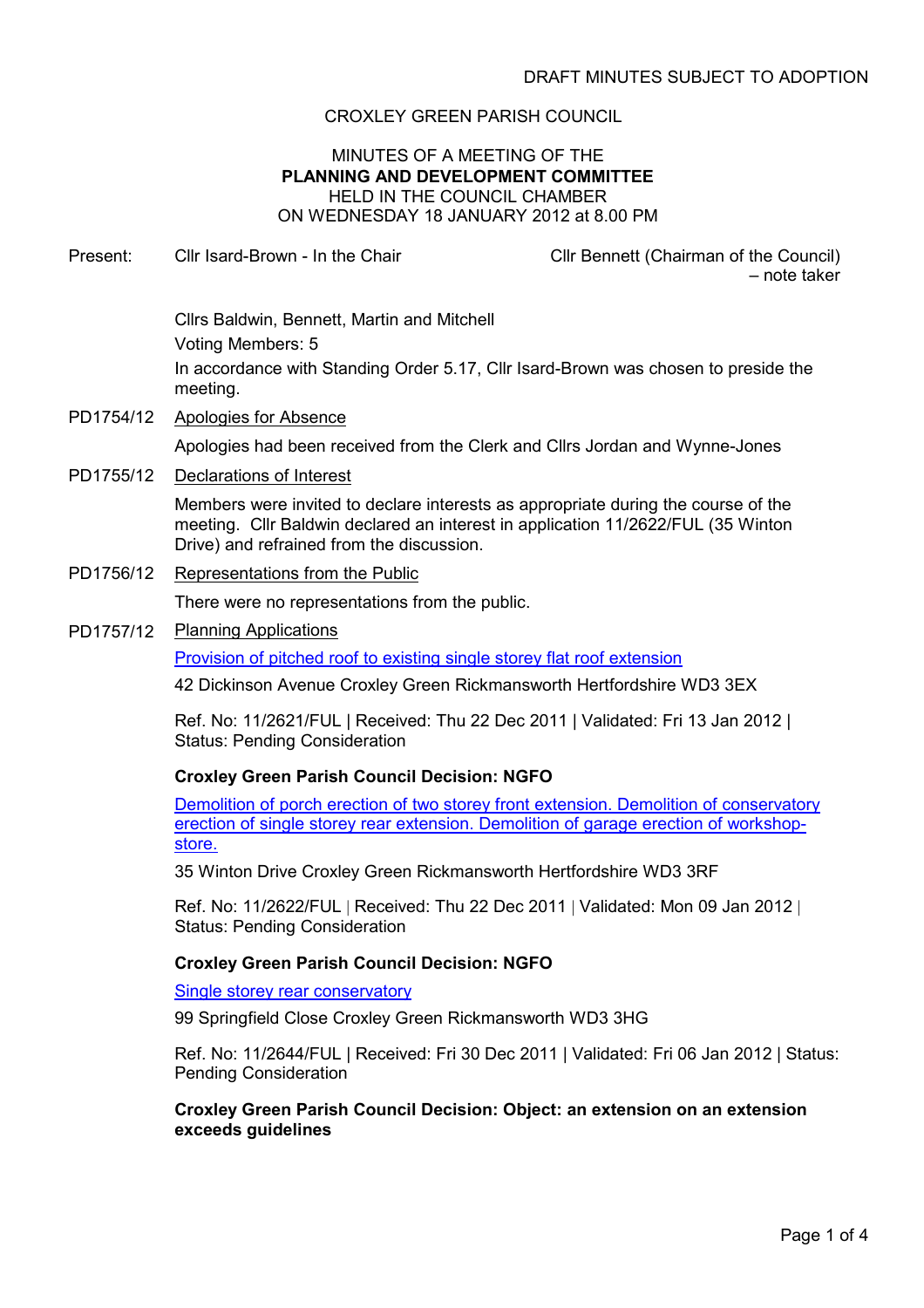Single storey side and rear extension

53 Harvey Road Croxley Green Rickmansworth WD3 3BS

Ref. No: 12/0015/FUL | Received: Thu 05 Jan 2012 | Validated: Thu 05 Jan 2012 | Status: Pending Consideration

#### Croxley Green Parish Council Decision: NGFO

Change of use of first floor from Training Room (Class D1) to Office (Class B1)

Building 3 Hatters Lane Watford Hertfordshire

Ref. No: 12/0029/FUL | Received: Mon 09 Jan 2012 | Validated: Mon 09 Jan 2012 | Status: Pending Consideration

# Croxley Green Parish Council Decision: NGFO

Replace existing conservatory with white u-pvc conservatory at the rear of the property, replace existing garage.

46 Sherborne Way Croxley Green Rickmansworth WD3 3PF

Ref. No: 12/0039/FUL | Received: Tue 10 Jan 2012 | Validated: Thu 12 Jan 2012 | Status: Pending Consideration

# Croxley Green Parish Council Decision: NGFO

# Certificates of Lawfulness, Discharge of Conditions and Non-Material Amendments to planning applications – for Members information only

The following applications were noted by those present:

Discharge of Condition 2 pursuant to planning application 09/0701/FUL

21- 43 (odds) Woodland Chase Croxley Green Rickmansworth Hertfordshire WD3 3FN

Ref. No: 12/0010/DIS | Received: Wed 04 Jan 2012 | Validated: Wed 04 Jan 2012 | Status: Pending Consideration

Certificate of Lawfulness Proposed Development: Loft conversion with the addition of a new dormer, and rooflights to the front elevation, with alteration of hip roof to gable end roof.

53 Harvey Road Croxley Green Rickmansworth WD3 3BS

Ref. No: 12/0014/CLPD | Received: Thu 05 Jan 2012 | Validated: Wed 11 Jan 2012 | Status: Pending Consideration

# PD1758/12 Recent Decisions by Three Rivers District Council

#### APPROVED

Ref. No: 11/2202/ADV

Rickmansworth School Scots Hill Croxley Green Rickmansworth Hertfordshire WD3 3AQ

Advertisement Consent: Directional and advertising sign for new housing development in Harvey Road for temporary period until 6 April 2012

# Croxley Green Parish Council Decision: NGFO providing there is no hindrance to driver's line of sight.

TRDC Decision: Approved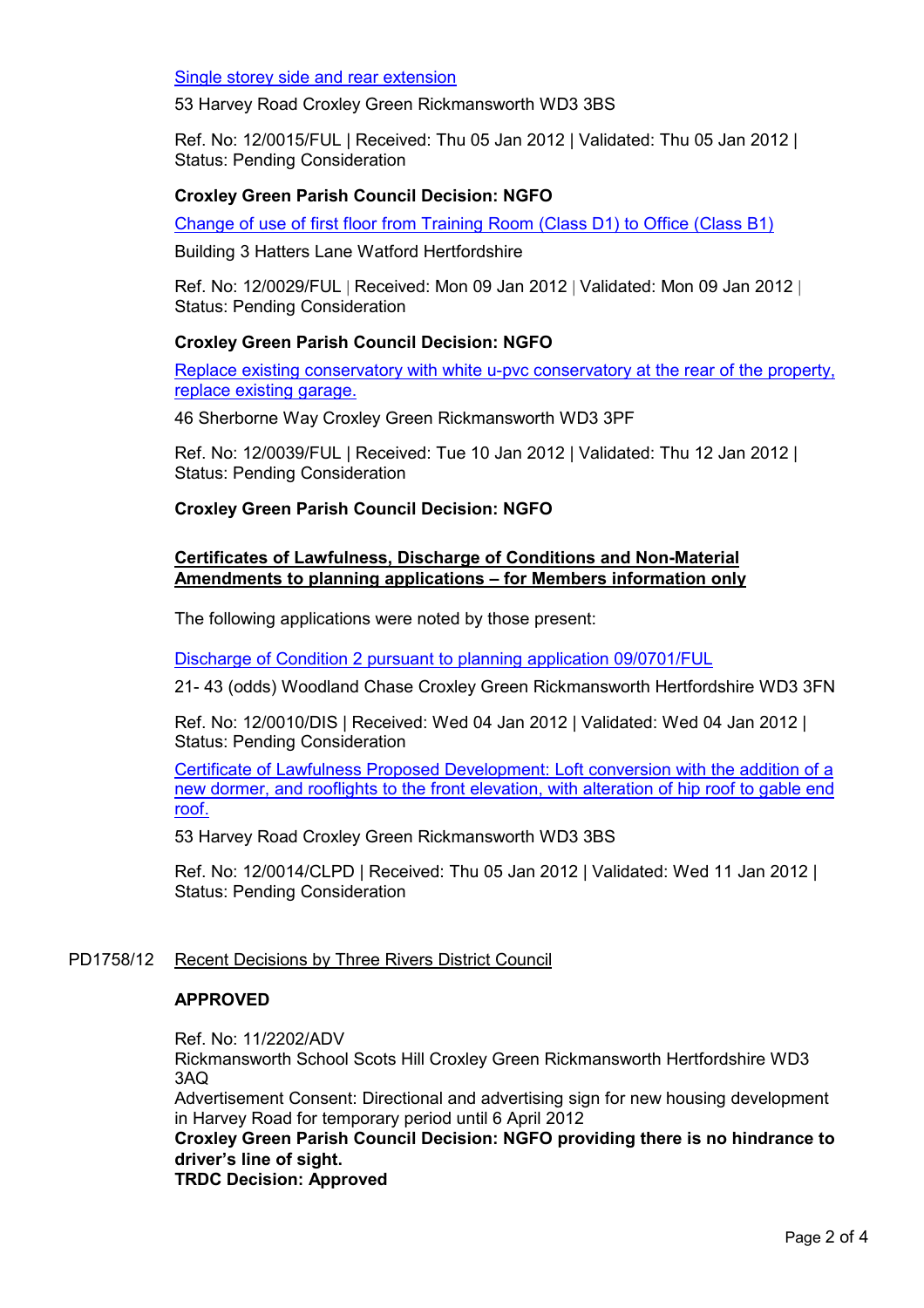Ref. No: 11/2210/CLPD 81 Durrants Drive Croxley Green Rickmansworth WD3 3NY Certificate of Lawfulness Proposed Development: Loft conversion and single storey rear extension

# Croxley Green Parish Council Decision: Noted TRDC Decision: Approved

#### Ref. No: 11/2222/CLPD

179 Baldwins Lane Croxley Green Rickmansworth Hertfordshire WD3 3LL Certificate of Lawfulness Proposed Development: Loft conversion including hip-to gable roof alteration, rear dormer window, front rooflight and alterations to fenestration Croxley Green Parish Council Decision: Noted TRDC Decision: Approved

Ref. No: 11/2276/FUL 1B Winton Drive Croxley Green Rickmansworth WD3 3RF Single storey rear and side extension and extension to dropped kerb Croxley Green Parish Council Decision: NGFO TRDC Decision: Approved

#### Ref. No: 11/2393/FUL

14 New Road Croxley Green Rickmansworth Hertfordshire WD3 3EL Single storey rear extension, two storey side extensions, new gable roof to first floor front bay and alterations to fenestration Croxley Green Parish Council Decision: NGFO TRDC Decision: Approved

Ref. No: 11/2397/CLPD 62 Durrants Drive Croxley Green Rickmansworth WD3 3NS Certificate of Lawfulness Proposed Development: Enlargement of rear dormers and new window to side elevation Croxley Green Parish Council Decision: Noted TRDC Decision: Approved

Ref. No: 11/2434/FUL 32 Links Way Croxley Green Rickmansworth Hertfordshire WD3 3RQ Single storey side extension and new roof to existing rear extension Croxley Green Parish Council Decision: NGFO TRDC Decision: Approved

| <b>Reference No:</b>  | 11/2453/FUL                                                     |
|-----------------------|-----------------------------------------------------------------|
| <b>Address:</b>       | 115 Watford Road Croxley Green Rickmansworth                    |
| <b>Application:</b>   | Loft extension including hip to gable roof alteration, rear     |
|                       | dormer window and front rooflight                               |
| <b>CGPC Decision:</b> | <b>NGFO</b>                                                     |
| <b>TRDC Decision:</b> | Approved                                                        |
|                       |                                                                 |
|                       |                                                                 |
| <b>Reference No:</b>  | 11/2542/RSP                                                     |
| <b>Address:</b>       | 8 Fuller Way Croxley Green Rickmansworth                        |
| <b>Application:</b>   | Part Retrospective: Two storey and single storey rear extension |
|                       | and first floor side extension                                  |
| <b>CGPC Decision:</b> | <b>NGFO</b>                                                     |